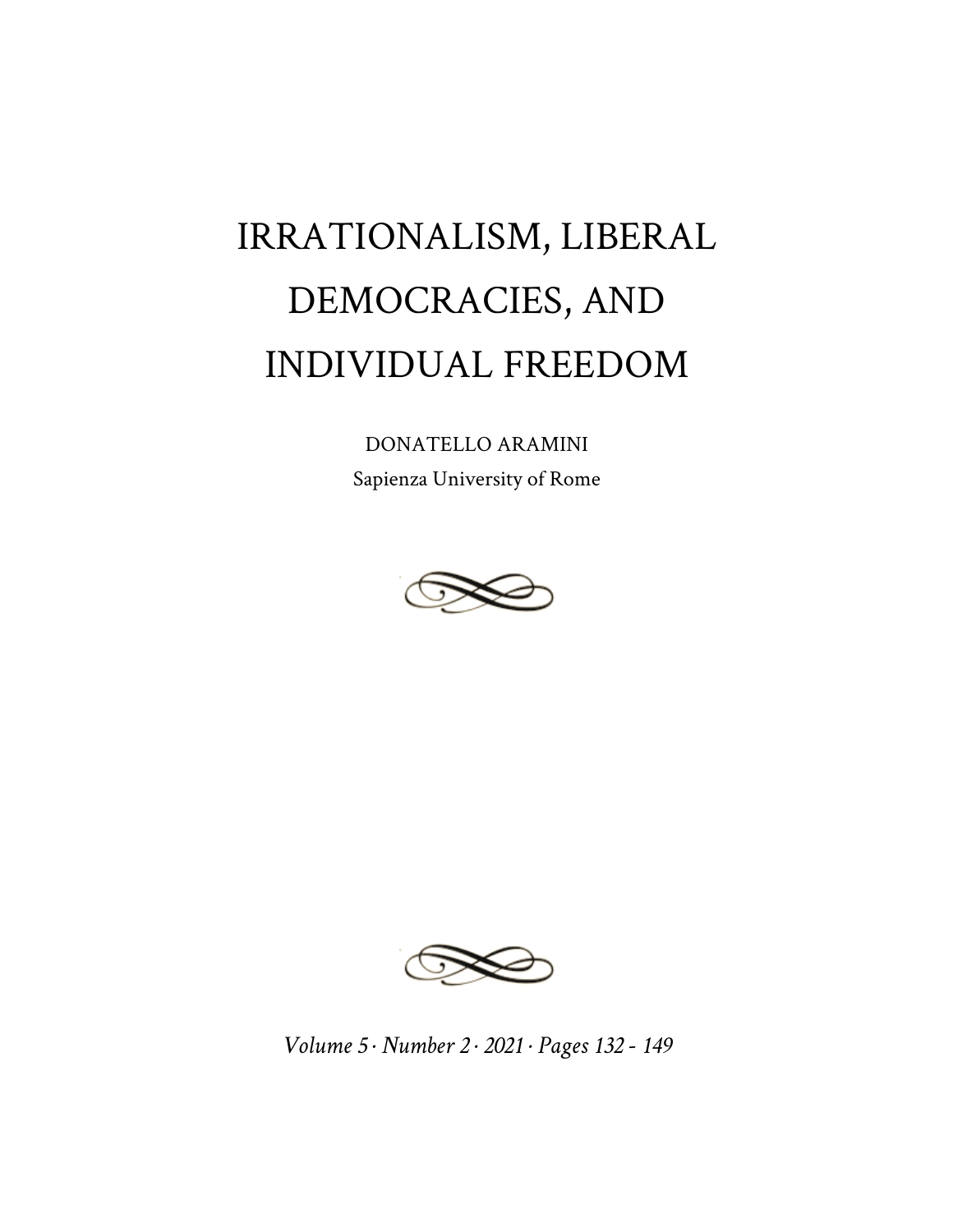s Democracy Really Dying?" In 2018 *The New Republic* posed this question to its readers by reviewing some of the books published on the crisis of Western democracies and the risk of new forms of fascism.<sup>1</sup> For some years now, writers of all stripes have been lining up to pen liberalism's epitaph. The left demands more social democracy to counter the pernicious effects of neo-liberal economics. On the right, liberalism's cosmopolitanism, which has no apparent regard for nation, religion or family, has been decried and the traditional values anchored in the idea of community have been invoked.<sup>2</sup> "I

For most scholars, we are witness of a general crisis of democracies.3 Is this the third reflux followed the third

 $1$  T. Shenk, "Is Democracy Really Dying? Why so Many Commentators Share an Overly Grim View of America's Fate", *The New Republic*, August 20, 2018.

 $2$  H. Drochon, "The Anti-democratic Thinker Inspiring America's Conservative Elites, *The Guardian*, April 21, 2018.

 $3$  N. Urbinati, "Reflections on the Meaning of the 'Crisis of Democracy'", *Democratic Theory*, 1, Summer 2016, 6-31. A different view is in S. Levitsky, L. Way, "The Myth of Democratic Recession", *Journal of Democracy*, 1, January 2015, 45-58.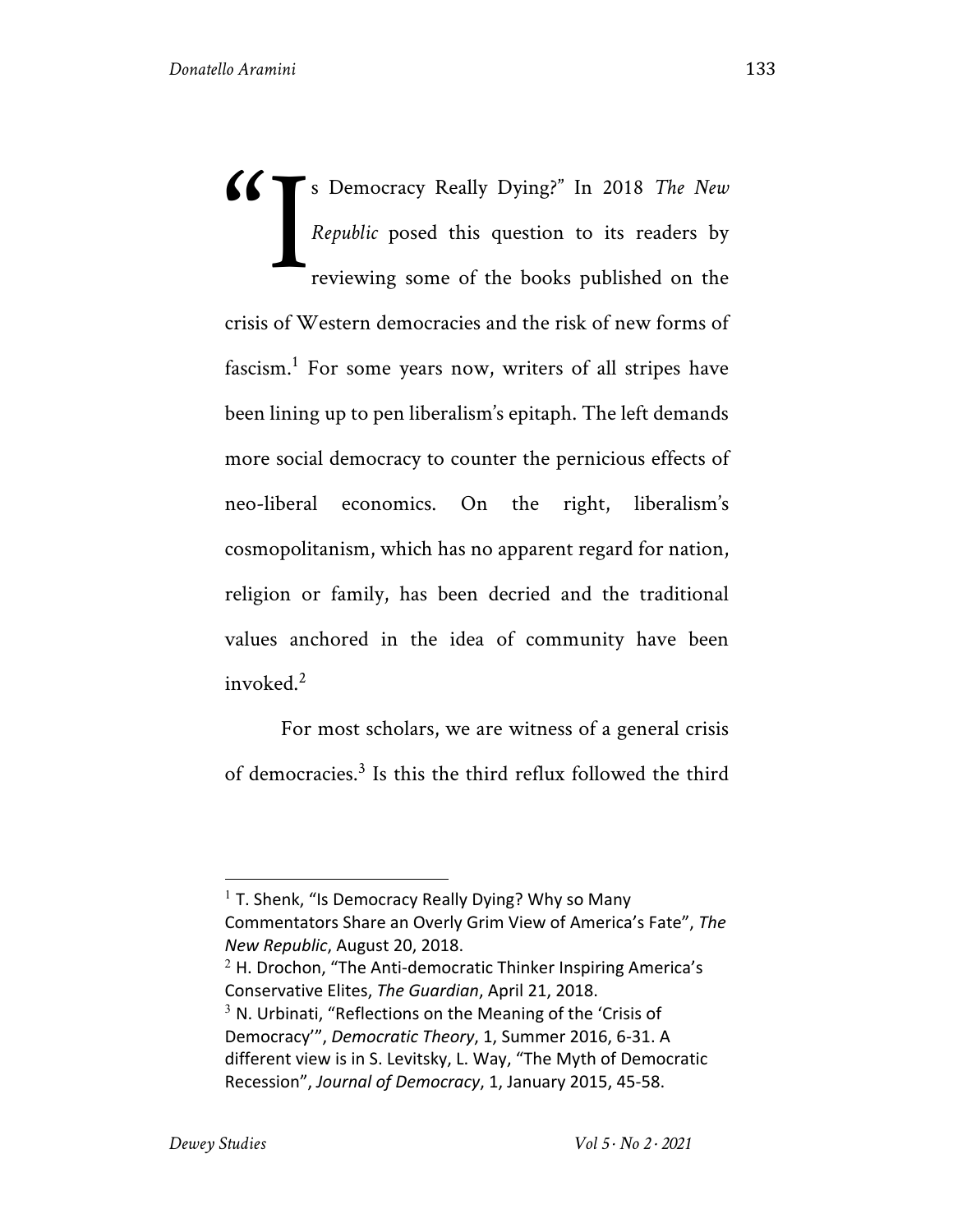wave of democratization described by Samuel Huntington?<sup>4</sup> Reflux or not, new intolerant, racist, anti-democratic and potentially authoritarian forces are gaining a growing consensus in the people and seems to cast dark clouds on the health of the democracies in US and Europe. How to face them? Right in the middle of post-1989 third wave and of the celebrations for the end of history,<sup>5</sup> in Madison, one of the greatest historians of the 19th and 20th centuries tended to describe the reality less schematically. George L. Mosse was not only a great historian of fascism and nationalism, but also a central figure of the intellectual debate on the perils – as it has been argued<sup>6</sup> – of normalcy, of the dark side

<sup>4</sup> S. Mainwaring, F. Bizzarro, "The Fates of Third-Wave Democracies", *Journal of Democracy*, 1, January 2019, 99-113. The reference is to S.P. Huntington, *The Third Wave: Democratization in the Late Twentieth Century* (Norman, OK: University of Oklahoma Press, 1991).

<sup>5</sup> F. Fukuyama, *The End of History and the Last Man* (New York, NY: Free Press, 1992).

<sup>6</sup> K. Plessini, *The Perils of Normalcy. George L. Mosse and the Remaking of Cultural History* (Madison, WI: University of Wisconsin Press, 2014). On Mosse, see also, E. Gentile, *Fascination with the Persecutor. George L. Mosse and the Catastrophe of Modern Man* (Madison, WI: University of Wisconsin Press, 2021).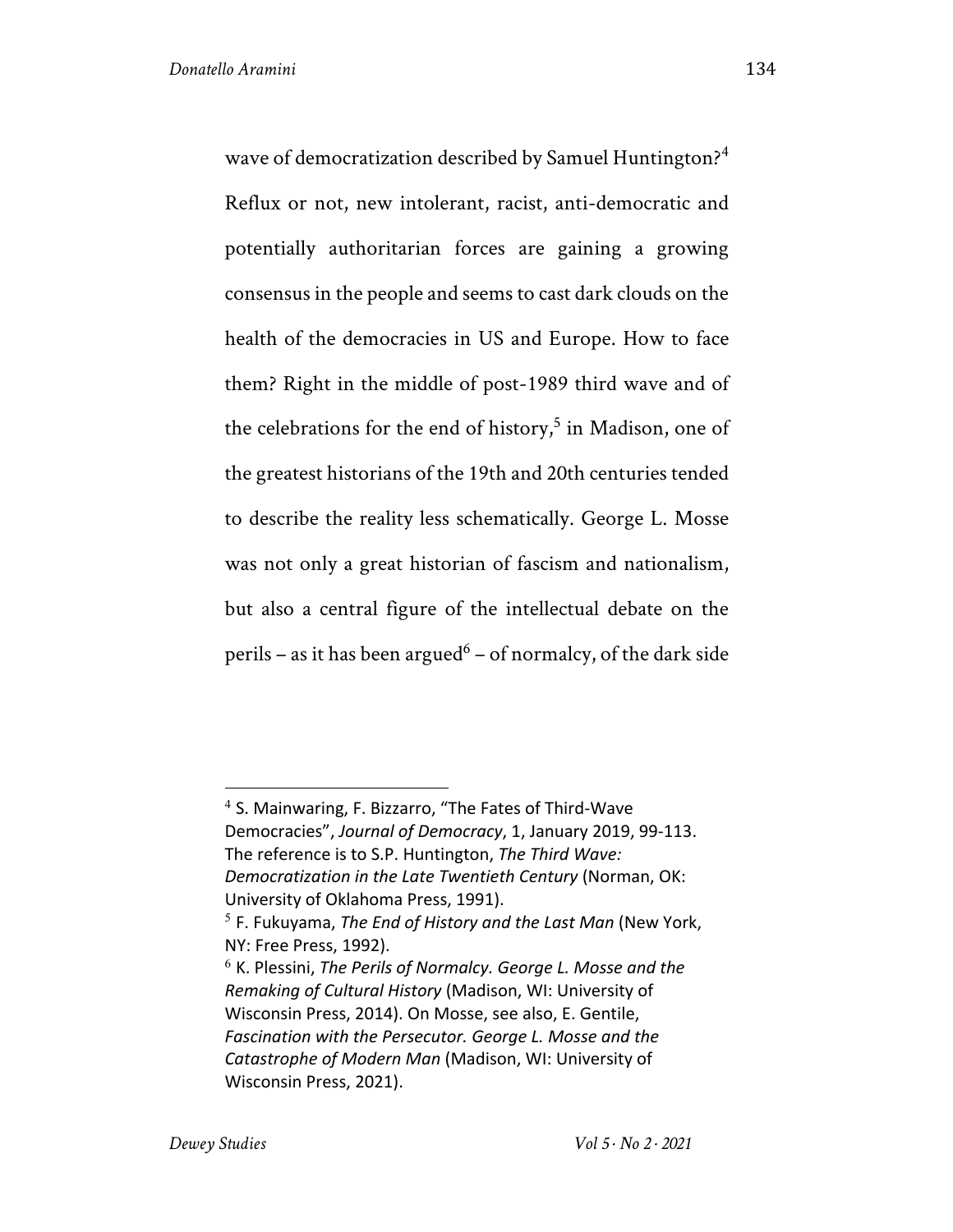of modernity and, in a broader sense, of the crises of liberal democracies.<sup>7</sup>

His biography is closely related to his studies. Born in Berlin in 1918, Mosse was forced to leave Germany in 1933 after the Nazi seizure of power. He found refuge in England and then in the United States, where he completed his studies at the Quaker college of Harverford and Harvard University. After the war he became one of the greatest historians, teaching first at the University of Iowa, since 1955 at the University of Wisconsin-Madison and, since 1969, also at the Hebrew University of Jerusalem. In Madison, Mosse was a real legend, especially in the sixties and seventies, becoming an active member of a lively university. As he stated in his memoir, "the Holocaust was never very far from my mind" and all his studies "have tried to find the answer to how it could have happened".<sup>8</sup>

 $7$  I have developed this element of Mosse's work in a broader essay: D. Aramini, "Confronting Nationalism and the Recurring Crisis of Liberal Democracies: Mosse's Contribution to the Public Debate", *Journal of Contemporary History*, 56, 4, October 2021, 1009-1039.

<sup>8</sup> G.L. Mosse, *Confronting History. A Memoir* (Madison, WI: University of Wisconsin Press, 2000), 219.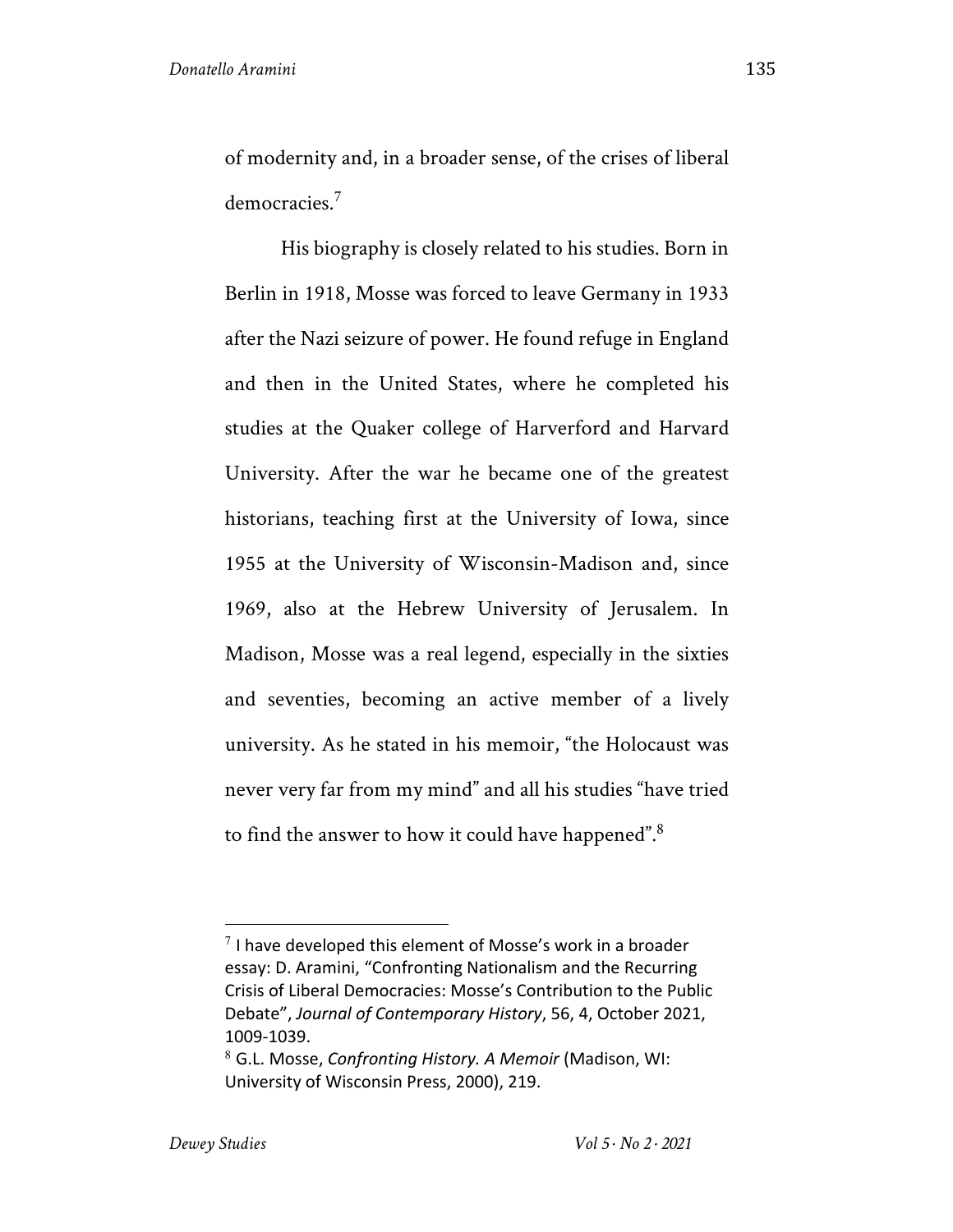In the nineties, although representative institutions appeared to have emerged strengthened, Mosse stressed that their stability should not be taken for granted because "the problem of mediation between the people and government is still acute" and the populist ideal of democracy "is not dead".9 As he did since the early years of his career, when he underlined the civil commitment of the historian, engaged "in the battle for the freedom of the intellect",<sup>10</sup> Mosse insisted on the continuity between past and present enemies, embodied by dogmatism and fanatism, in "those who think they have the monopoly over the truth", "who want instant utopia", "who lack tolerance towards individual rights and freedom, who seek security in a rigid conformity and in emotion not tempered by reason".<sup>11</sup>

Pressed by the appearance of neo-Nazi skinheads, he stressed that neoliberal economies and advanced industrialization had created a marginalized underclass

 $9$  G.L. Mosse, "Concepts of Democracy – The Liberal Inheritance and the National Socialist Public Sphere", Lecture paper undated, in Leo Baeck Institute, George L. Mosse Collection (LBI, GLMC), b. 16, f. 24.

 $10$  G.L. Mosse, "Luther College Lecture, undated", in LBI, GLMC, b. 18, f. 3.

 $11$  G.L. Mosse, "Response," 31.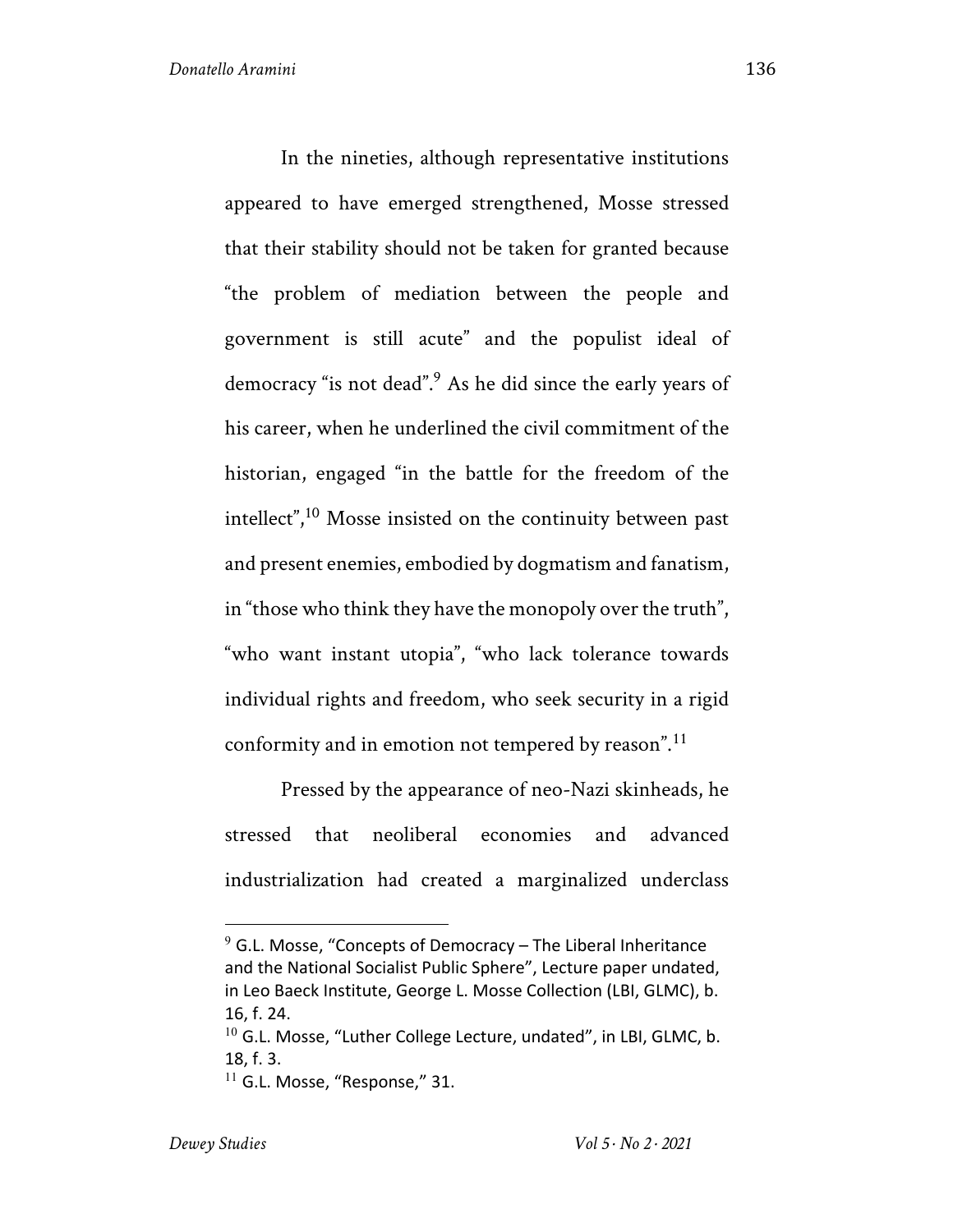identity, with no hopes and no expectations, except for rioting.<sup>12</sup> As he stated in the aftermath of the German reunification, it was a common and growing problem in Europe and US, where the radical right was rising and nationalism was growing in strength. As this underclass was being integrated into society "through demagoguery", "through liturgy", "through ritual", it shaped a "potential threat", especially because once again racism, and nationalism (a kind of nationalism more based on economic concerns than on territorial ones) provided "a safety anchor" and an explanation of reality. Immigrants, the poor, Islamic fundamentalism provided that enemy capable of cementing, by contrast, membership, and group identity.<sup>13</sup>

He identified, with concern, the resurgence of the brutalization of the language of politics and he warned to

 $12$  S. Lathrop, "Racism Lies Abroad for Europe. Interview with G.L. Mosse", 1992, in LBI, GLMC, b.2, f. 8; S. Del Re, "Fermate quegli hooligan. Intervista a G.L. Mosse", *Panorama* (6 December 1992), 15–16.

 $13$  G.L. Mosse, 'A New Kind of German Unity?', article published in the Italian newspaper *Corriere della sera* (30 September 1990), in LBI, GLMC, b. 41, f. 46; G.L. Mosse, Interview with Jean Feraca on WHA Wisconsin Public Radio (18 November 1991), in UW-Madison, George L. Mosse Program in History Archive.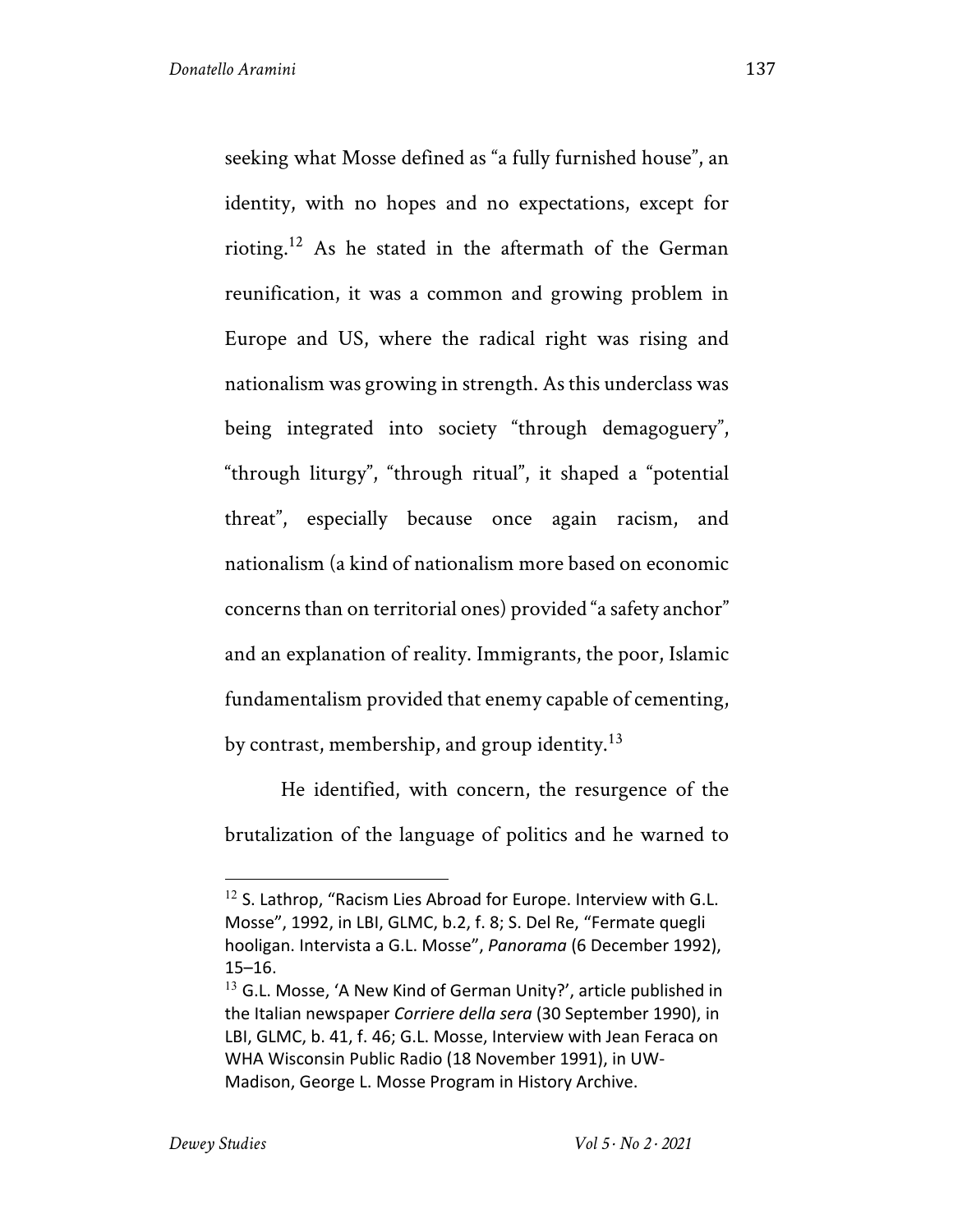not ignore the centrality of how modern mass politics works. Nationalism remained, in his view, the strongest ideology of the century, still rooted in popular minds. It was therefore necessary to prevent the erosion of the ideals of individual freedom, defend diversity against the assault of absolute systems of belief. His deep criticism of the theory of modernization during the fifties and sixties, and in the nineties of a free market that promised welfare to everyone, was rooted on the fact that no political body could exist or survive – in his opinion – with ideals based on material progress alone.<sup>14</sup> Mass society needed something else, above all during time of crisis: the desire for utopia.15 As he showed in all his works, the age of mass politics "advocated a different definition of democracy", in which political participation "was defined through the acting out of a political liturgy in mass movements or in the streets, in finding security through the symbols and myths which

 $14$  G.L. Mosse, "Commencement Address – 1960", in LBI, GLMC, b. 16, f. 23; G.L. Mosse, "Retarded Germany", *The Progressive*, 2, February 1968, 44–5; C. Hassan, "L'arcipelago nazionalista. Intervista a George Mosse", *l'Unità*, October 25, 1991. <sup>15</sup> G.L. Mosse, *The Culture of Western Europe: the Nineteenth and Twentieth Centuries. An Introduction* (Chicago, IL: Rand Mc Nally, 1961), 421.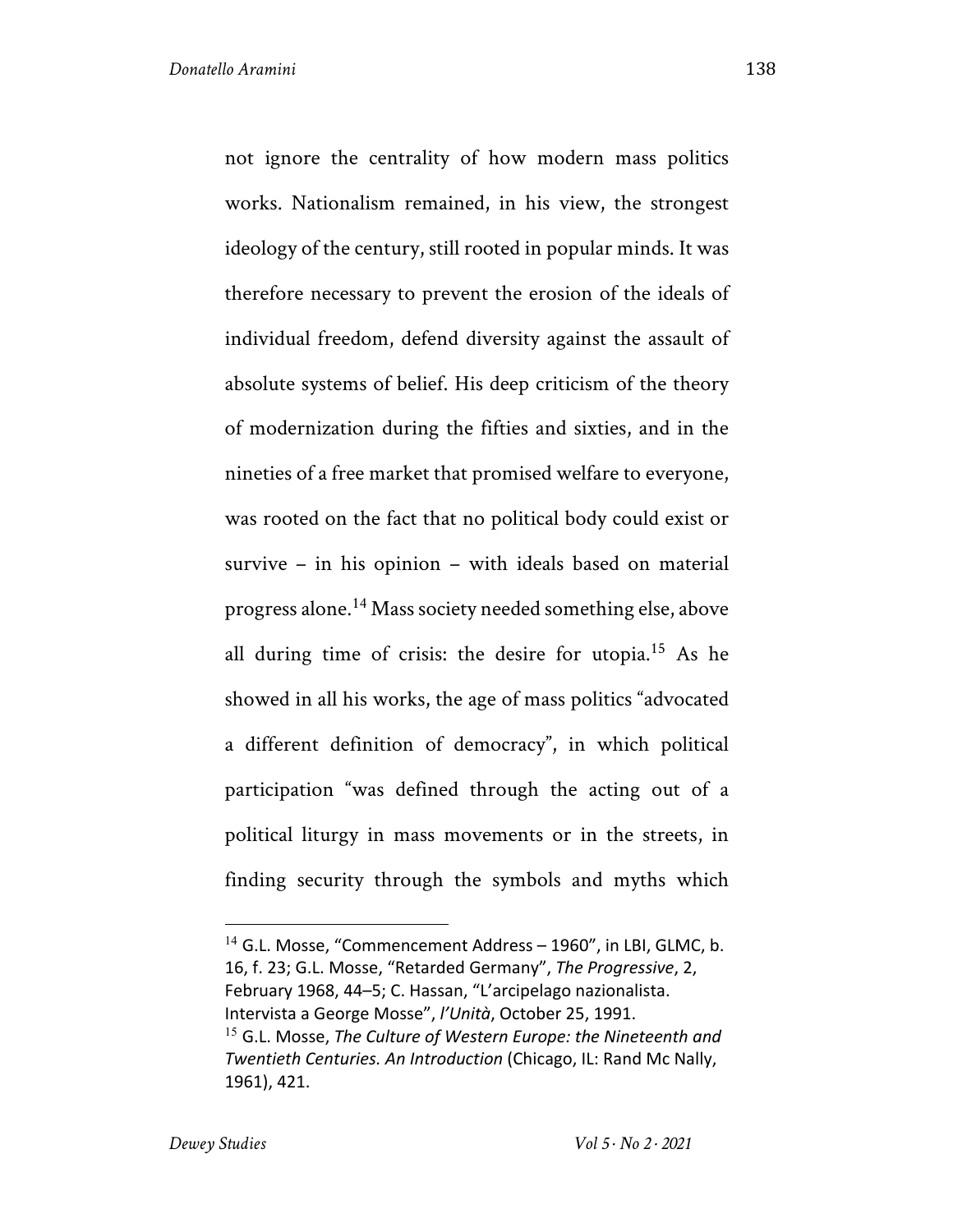constituted the drama of politics".<sup>16</sup> In a word, irrationalism was the key element in involving masses in politics. During a lecture on Calvinism, he showed that to draw people to a cause, the night, darkness, candles had to be used as well as the organization of a dramatic collective  $act<sup>17</sup>$  Political parties or representative institutions had not been able to provide the sense of a true democracy and a community, unlike this new irrational politics. According to Mosse, this dramatization of politics was a belief system that responded to a mass need: the search for a new identity in an increasingly alienated (and global) world. He criticized the constructivist approach of historians like, among the others, Eric Hobsbawm, who talked about the invention of tradition and of artifacts resulting from public policies to obtain consensus. Propaganda, in his view, was "singularly inappropriate for it denotes something artificial which

<sup>16</sup> G.L. Mosse, *The Culture of Western Europe. The Nineteenth and Twentieth Centuries*, Third Edition (Boulder, CO: Westview Press, 1988), 420. See also: Id., *The Nationalization of the Masses. Political Symbolism and Mass Movements in Germany from the Napoleonic Wars through the Third Reich* (New York, NY: Howard Fertig, 1975).

 $17$  Cf. P. Breines, "Finding Oneself in History and Vice Versa: Remarks on 'George's Voice'", *German Politics & Society*, 4, Winter 2000, 9–10.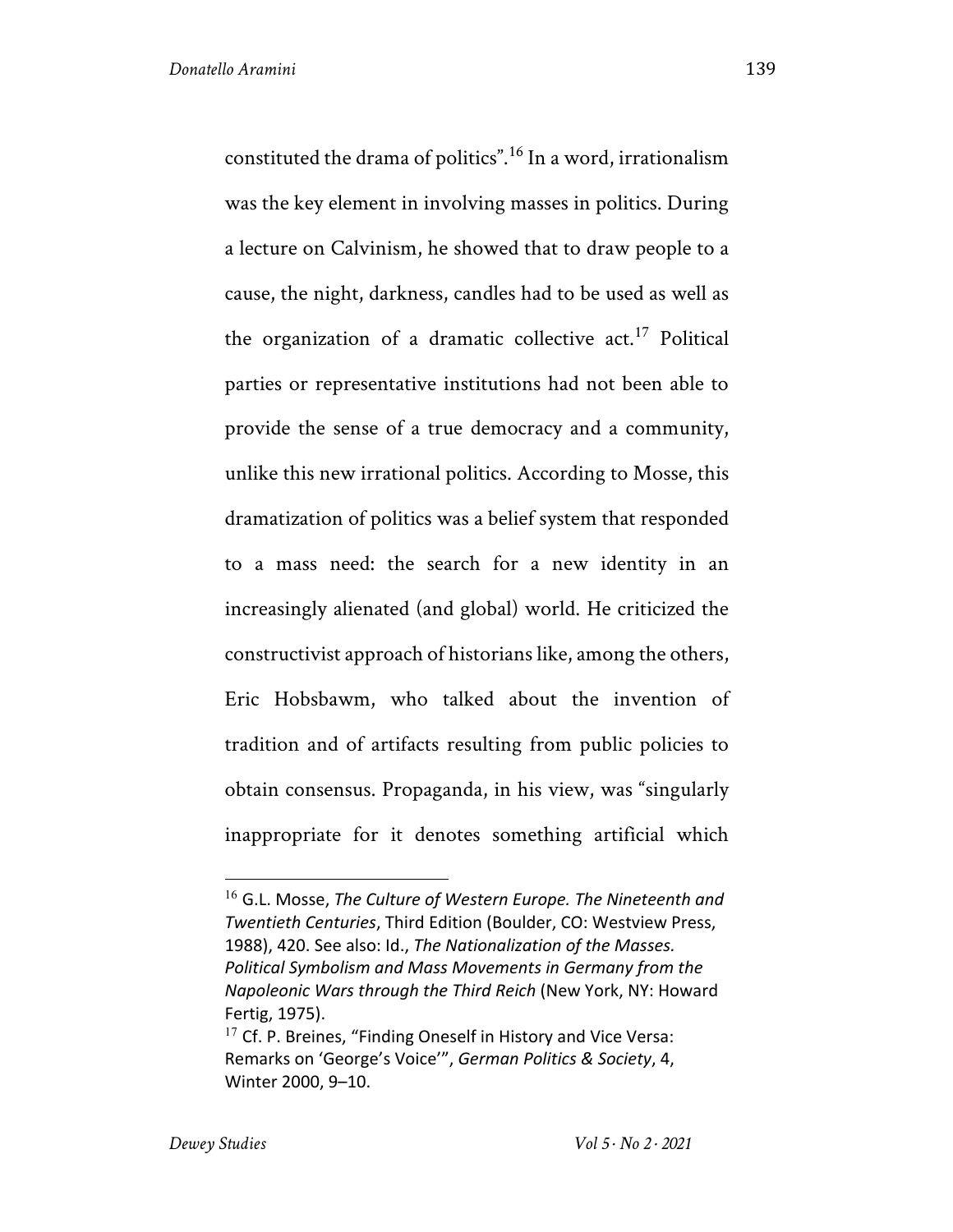attempts to condition the minds of men by means of deliberate 'selling' techniques." <sup>18</sup> This drama of participation included the bottom-up sharing of political ideas and demands and was crucial in mass politics.<sup>19</sup> What he described in his works was indeed not just history but "still present history".20 He believed, and the nineties confirmed his view, that the need for utopia, for belief systems, for secular religion, for fairy tales, for leaders, for a healthy and happy world remained a driving force, especially in a world without a guide and in time of crisis. The risks of new authoritarian synthesis, of intolerance, of myths were always ready to catalyse general dissatisfaction and to turn the assault to parliamentary regimes. $21$ 

<sup>18</sup> Mosse, *The Nationalization of the Masses*, 10.

<sup>19</sup> Gentile, *Fascination with the Persecutor*, 85-105.

<sup>20</sup> Mosse, *The Nationalization of the Masses*, 214.

<sup>21</sup> G.L. Mosse, *Intervista sul nazismo* (Rome-Bari: Laterza, 1977), 128, 140–4, 147–8.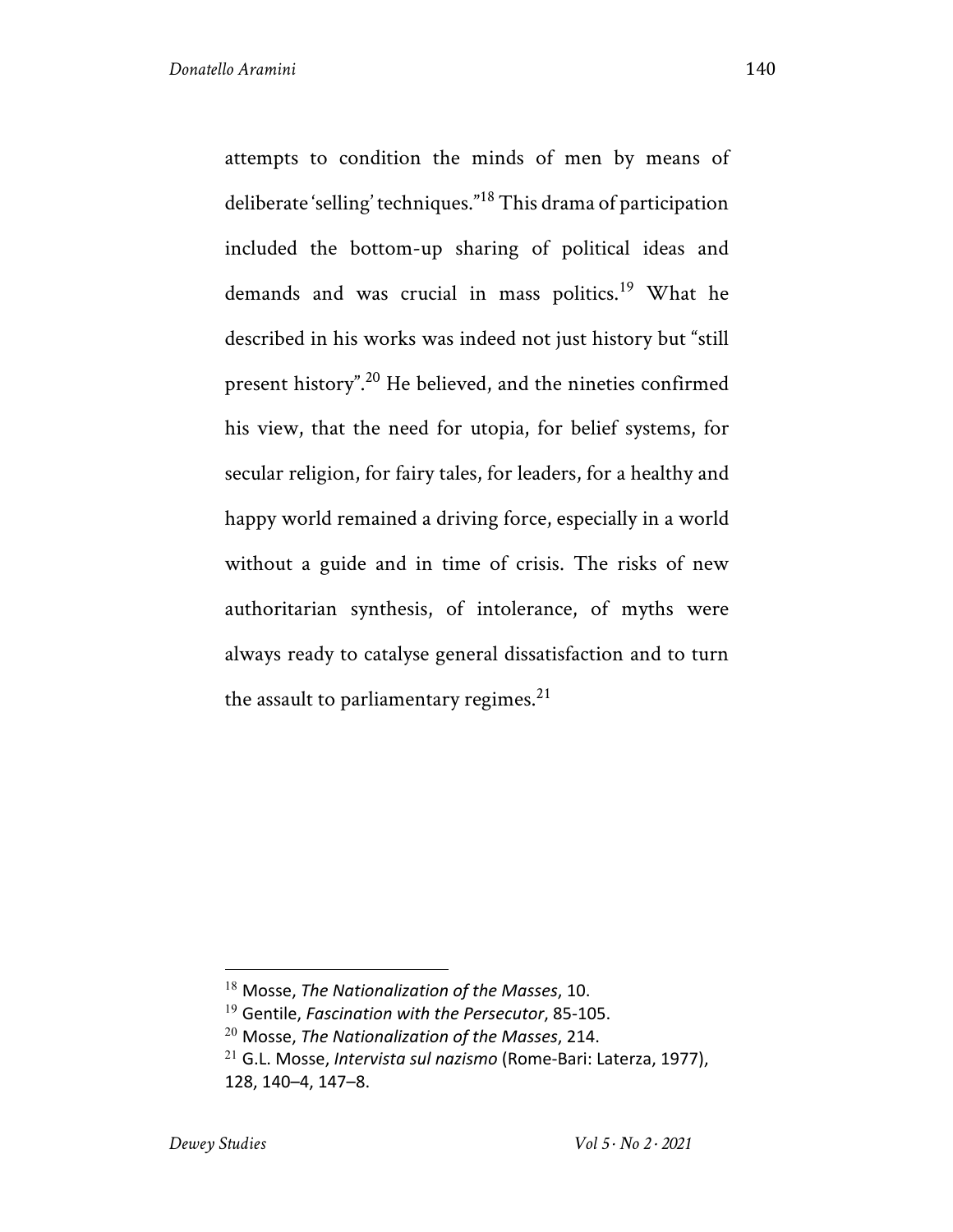## **Liberalism and the Utopian Elan**

What was the solution? Which antidotes to use to prevent new catastrophes? Liberalism needed to find the utopian elan to survive. In the nineties, Mosse continuously stressed two points. The crucial question was not to abolish and dismantle the myths and stereotypes of the nation or worst, in a globalized world, to consider the nation as a remnant of the past, something concerning just uneducated people (like the European culture thought in the first half of the  $20<sup>th</sup>$ century), but to humanise them, to make them democratic. Nationalism, and irrationalism, are crucial in mass society to make the citizens feel as members of a cemented community deeply rooted in that tradition able to provide a common and stable identity. Therefore, it was necessary to keep on working on humanizing nationalism by strengthening its liberal roots.<sup>22</sup> In short, the key question for Mosse was how to maintain the values of Enlightenment, of autonomy, of reason and tolerance, of the free play of mind in a world of

 $22$  G.L. Mosse, "Can Nationalism Be Saved? About Zionism, Rightful and Unjust Nationalism", Lecture 1995–1996, in LBI, GLMC, b. 16, ff. 14–17.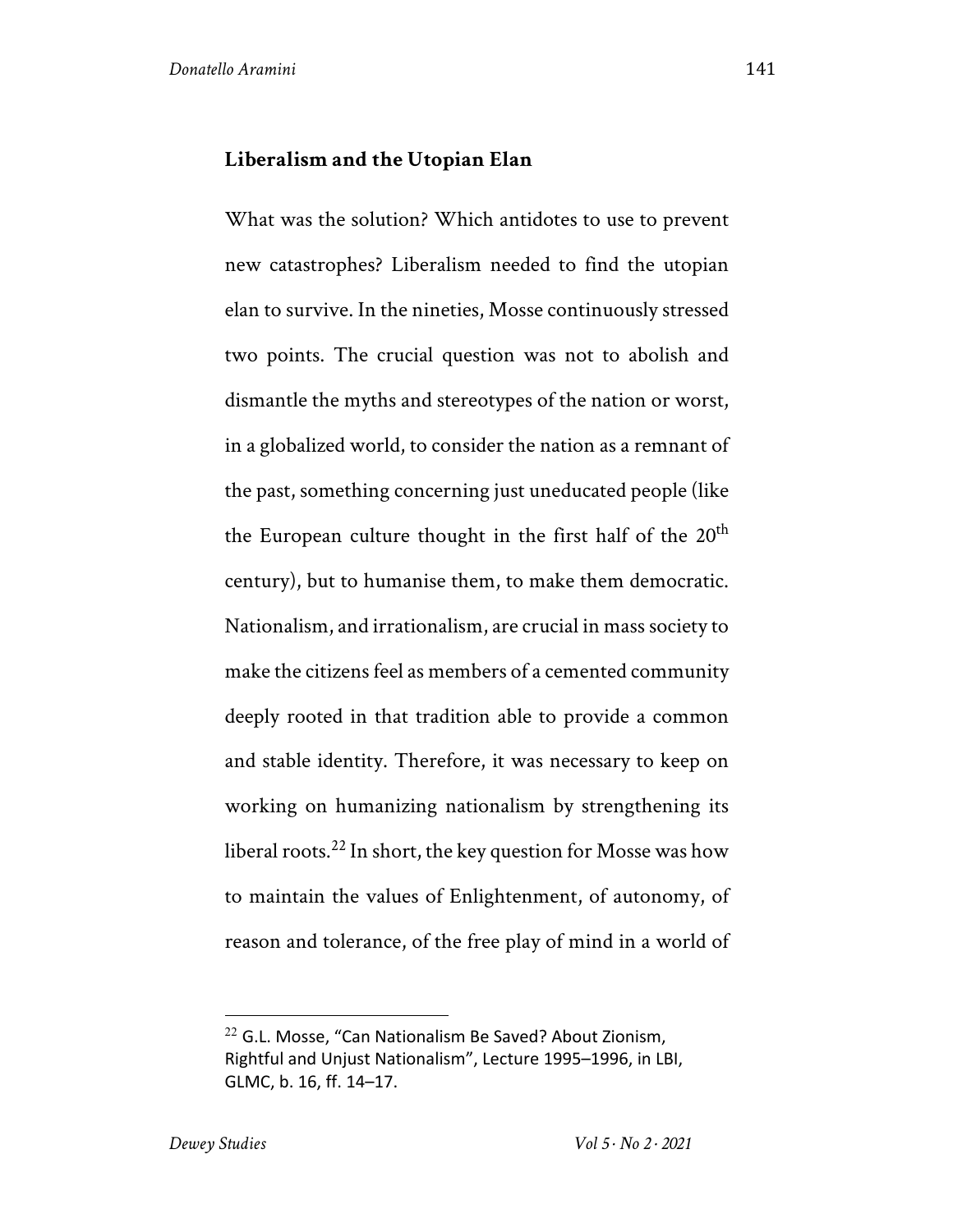mass politics and mass irrationality. *Bildung* was essential to this goal. It represented for Mosse an identity rooted into the idea of culture as an antidote against irrationalism. In a 1996 lecture, he noted that *Bildung* was "the best guarantee of a true universalism", which did not reject nationalism as a whole, but rather meant that each nation would become "a human people", respectful of individuals and of their freedom. The rediscovery of the first nationalist thinkers and Zionists, in his opinion, would have been very instructive. $23$ 

Were Mosse's words themselves a sort of utopia? When read today, in the midst of a Western world questioning the principle of liberalism and a general climate of pessimism as to the future of liberal democracies, facing the rising of populist demands and new forms of antiliberal and nationalist forces which remember to us a very dark past – like showed in a cartoon published on the *New York Times*

 $23$  G.L. Mosse, "The Universal Meaning of the Concept of Bildung", Lecture, Tel Aviv University, 1 November 1996, in LBI, GLMC, b. 19, f. 13. See also: Id., *German Jews Beyond Judaism* (Bloomington, IN: Hebrew Union College Press, 1985); Id., *Confronting the Nation. Jewish and Western Nationalism* (Hanover, NH: Brandeis University Press, 1993).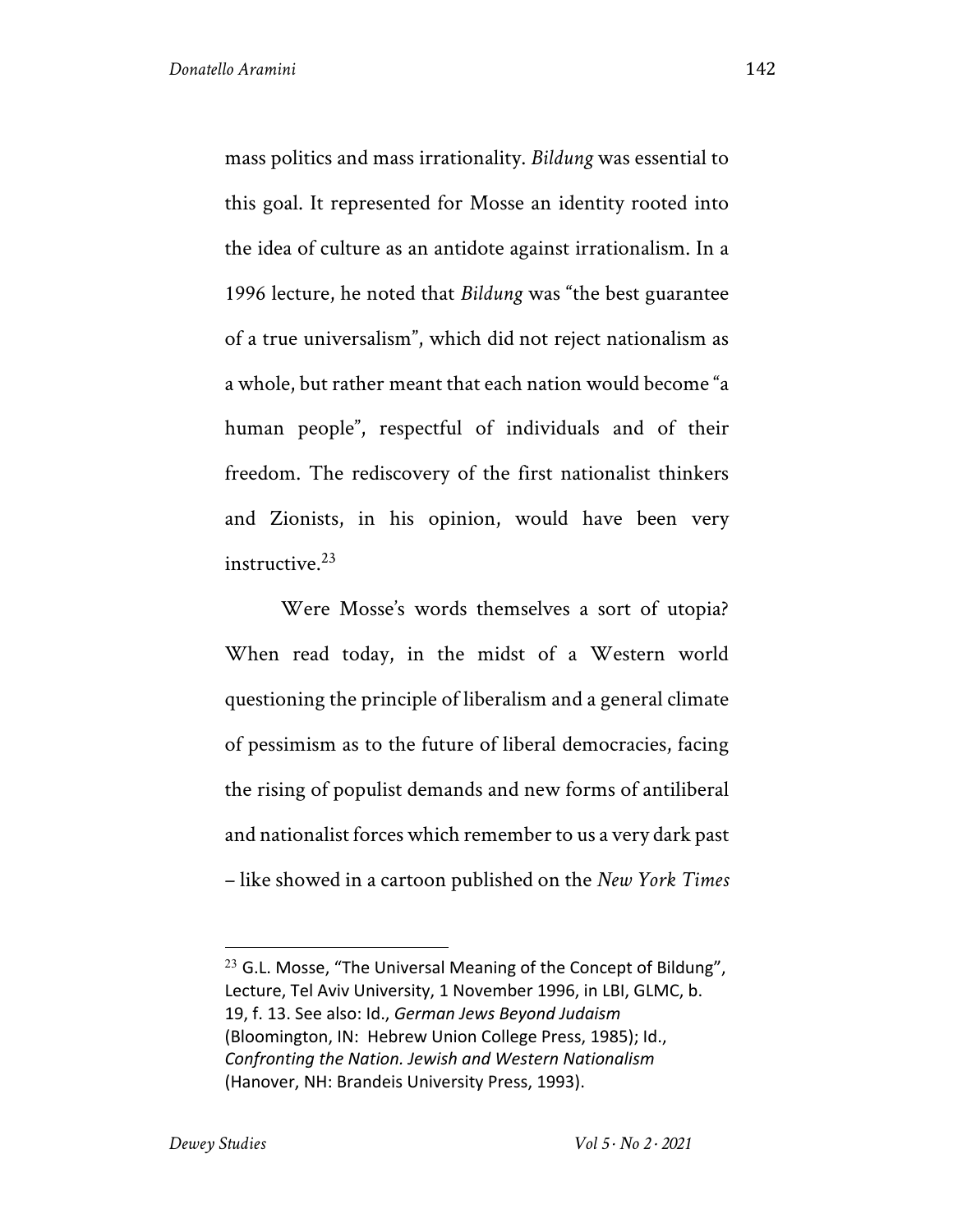the 22<sup>nd</sup> September 2018<sup>24</sup> or after the Capitol Hill assault in January 2021, and the most recent and ridiculous no-vax violent manifestations –, Mosse's works offer in my opinion surprising considerations. His insistence on the irrationalism as a crucial element in mass politics, his analyses on how mass politics works, his words on the dangers for individual freedom, help us to keep our eyes wide open, vaccinating us against the recurring threat of irrationalism and intolerance. His research avoids regarding the evils of democracy as only originating in the present, but also considers how they should be addressed within a culture of mass politics. Mosse was persuaded that it was now necessary to adopt the 'new politics' to direct mass movements toward parliamentary democracy. In mass society, politics had become a secular religion.<sup>25</sup> "The new politics – Mosse stated – provided an objectification of the

 $24$  In the cartoon, two persons are looking at the European continent and at its right-wing riots. The first one argues: "a glimpse into Europe's dark past?". "Or its future", is the second one's remark.

 $25$  Mosse explained these crucial topics in a long interview held in 1979 in Italy. An English edition of this interview is going to be published by the University of Wisconsin Press for the end of 2022 with a new introduction written by myself.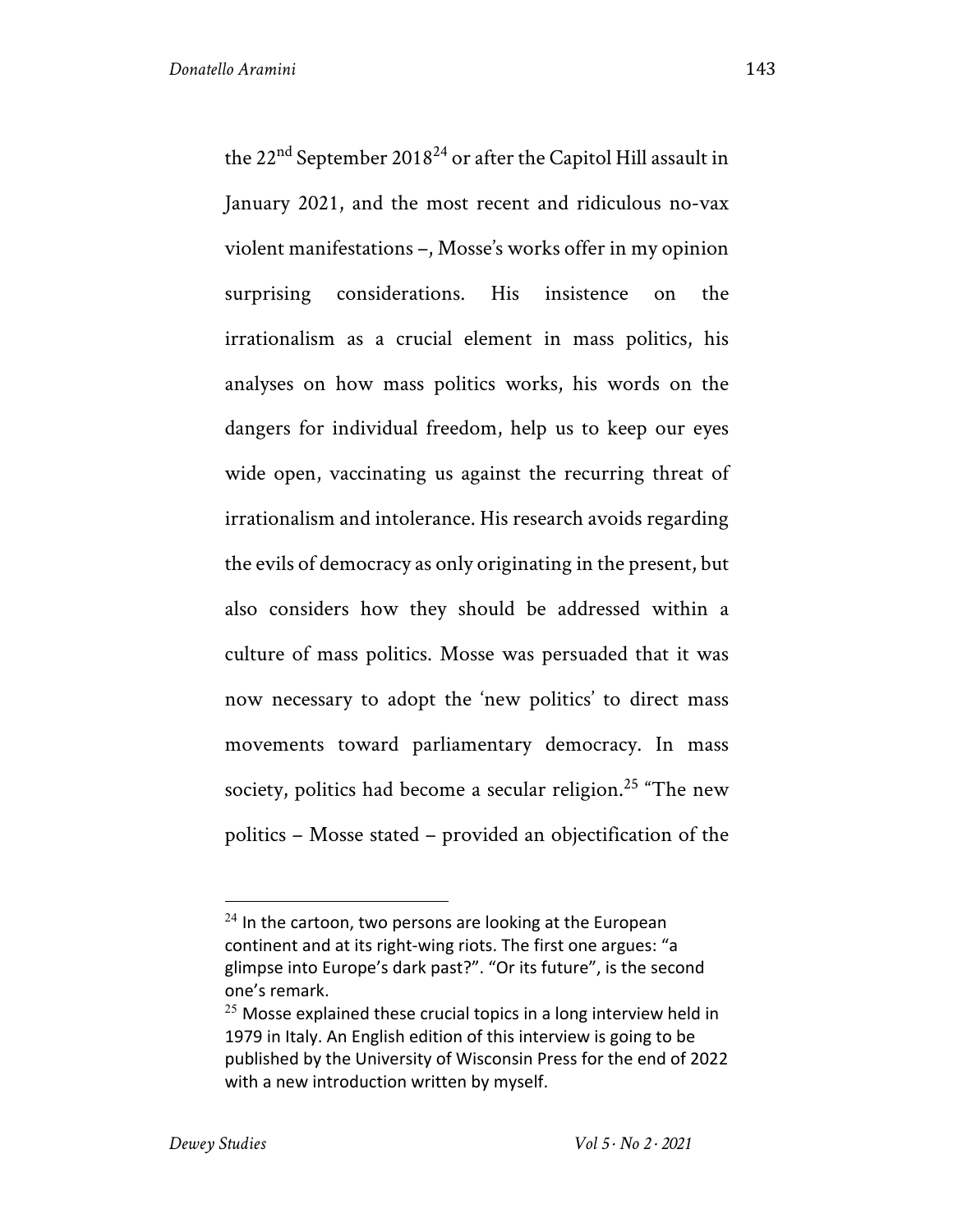general will; it transformed political action into a drama supposedly shared by the people themselves". Aware of the "danger of being captured" by irrational forces, as happened to himself, $^{26}$  in his opinion the 'new politics' was essential to give a sense of belonging that allowed a deeper participation to the masses.<sup>27</sup> However, it had to be balanced with the education (or *Bildung*), with the use of reason and a critical mind, and centered on a process of humanization of nationalism in order to shape a new liberal politics rooted on the individual rights, freedom, welfare, and tolerance. In 1979, he warned: "if we do not succeed in giving nationalism a human face, a future historian might write about our civilization what Edward Gibbon wrote about the fall of the Roman Empire: that at its height moderation prevailed and citizens had respect for each other's beliefs, but that it fell

 $26$  In his memoirs, he remembers the emotional commitment when he witnessed the swearing-in of Israeli paratroopers on Masada (Mosse, *Confronting History*, 185).

<sup>27</sup> Mosse, *The Nationalization of the Masses*, 1–2. About the Mossean 'new politics', see E. Gentile, "A Provisional Dwelling. The Origin and Development of the Concept of Fascism in Mosse's Historiography", in S.G. Payne, D.J. Sorkin, J.S. Tortorice (eds), *What History Tells. George L. Mosse and the Culture of Modern Europe* (Madison, WI: University of Wisconsin Press, 2004), 81–91.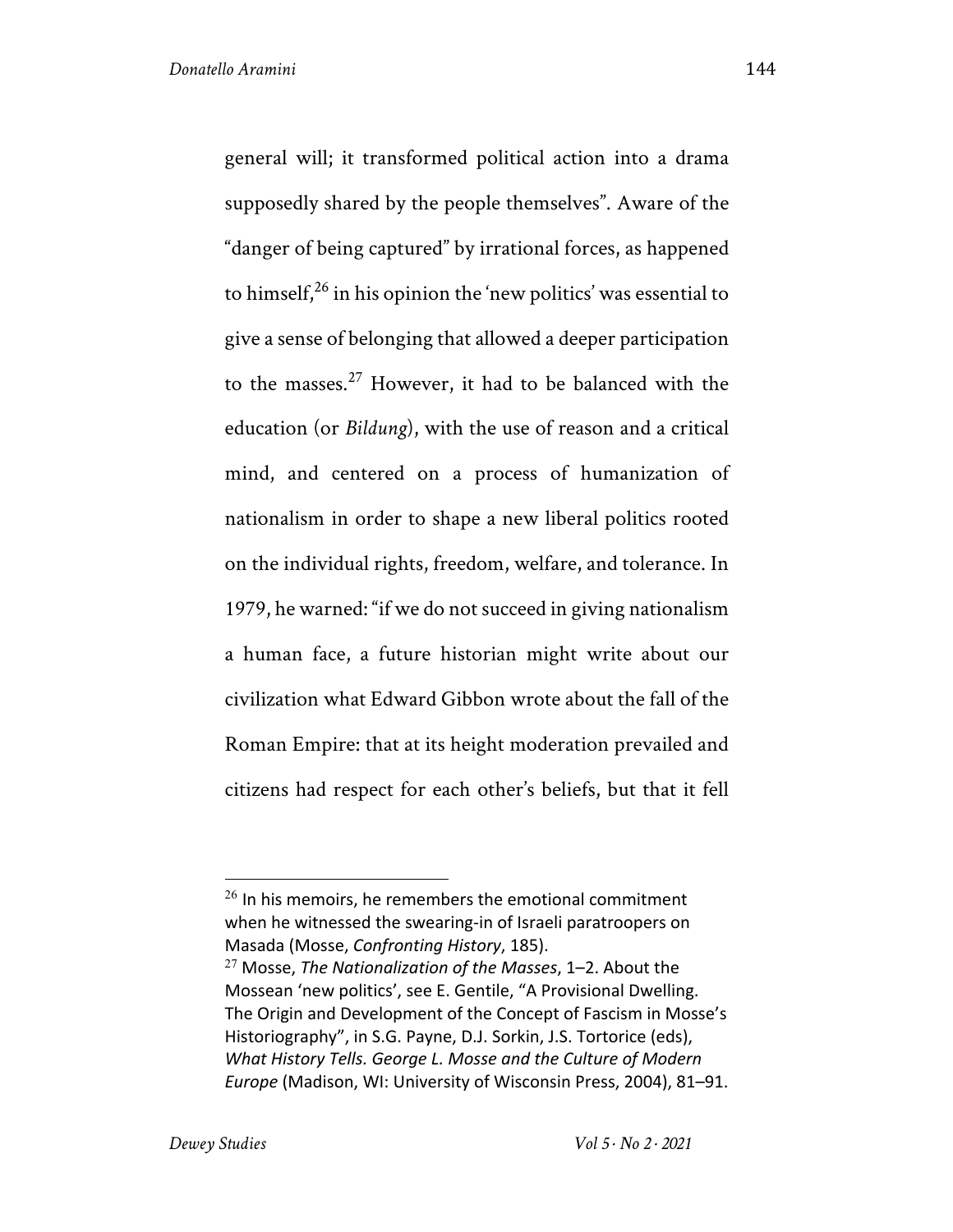through intolerant zeal and military despotism".28 According to him, the early Zionists could show the way: in a world where radical nationalism was rising, they had given shape to a humanised and liberal form of nationalism. This was the task of the intellectual, namely both to emphasize the dark side of nationalism and to highlight its sense of cosmopolitan solidarity centred on the individual, constantly looking for a balance between myth and reason. Mosse was a real Liberal, strongly believing in human potential, but also a man of  $20<sup>th</sup>$  century, with his own utopia, being convinced that, as he argued, "men must dream before they can act".<sup>29</sup>

 $28$  G.L. Mosse, "Friendship and Nationhood: About the Promise and Failure of German Nationalism", *Journal of Contemporary History*, 2, April 1982, 365.

 $29$  G.L. Mosse, "Can Nationalism Be Saved? About Zionism, Rightful and Unjust Nationalism", *Israel Studies*, 1, Spring 1997, 171.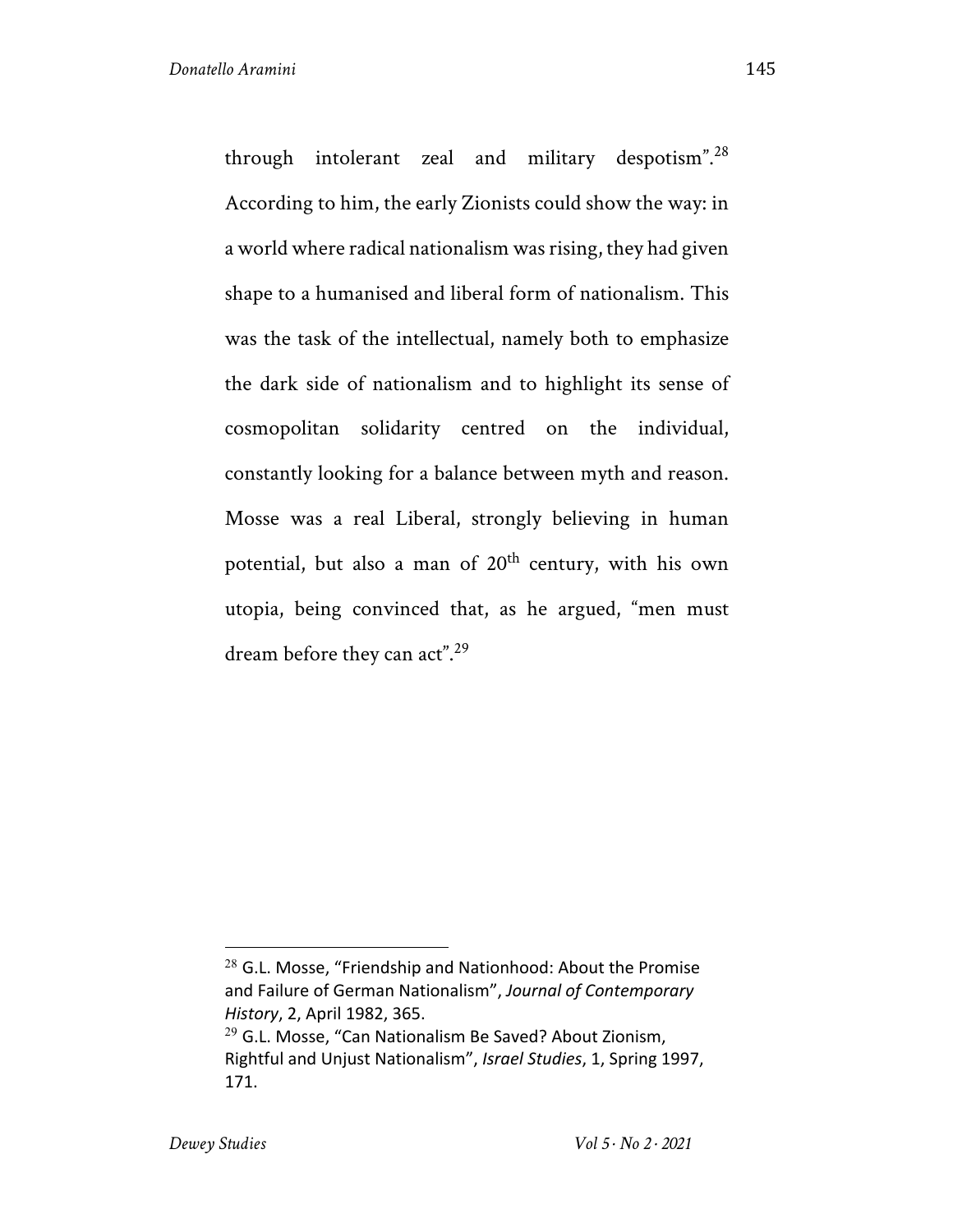## **References**

Aramini, Donatello. *George L. Mosse, l'Italia e gli storici*.

Milan: FrancoAngeli, 2010.

…….., "Confronting Nationalism and the Recurring Crisis of Liberal Democracies: Mosse's Contribution to the Public Debate", *Journal of Contemporary History*, 3, October 2021.

Aramini, Donatello. Ciglioni, Laura. Doney, Skye (eds). *Special Section: George L. Mosse, Nationalism and the Crises of Liberal Democracies*. Journal of Contemporary History, 56, 4, October 2021.

Aschheim, Steven. "George Mosse at 80. A Critical Laudatio". *Journal of Contemporary History*, 2, April 2000, 295-312.

Gentile, Emilio. *Fascination with the Persecutor. George L. Mosse and the Catastrophe of Modern Man*. Madison, WI: University of Wisconsin Press, 2021.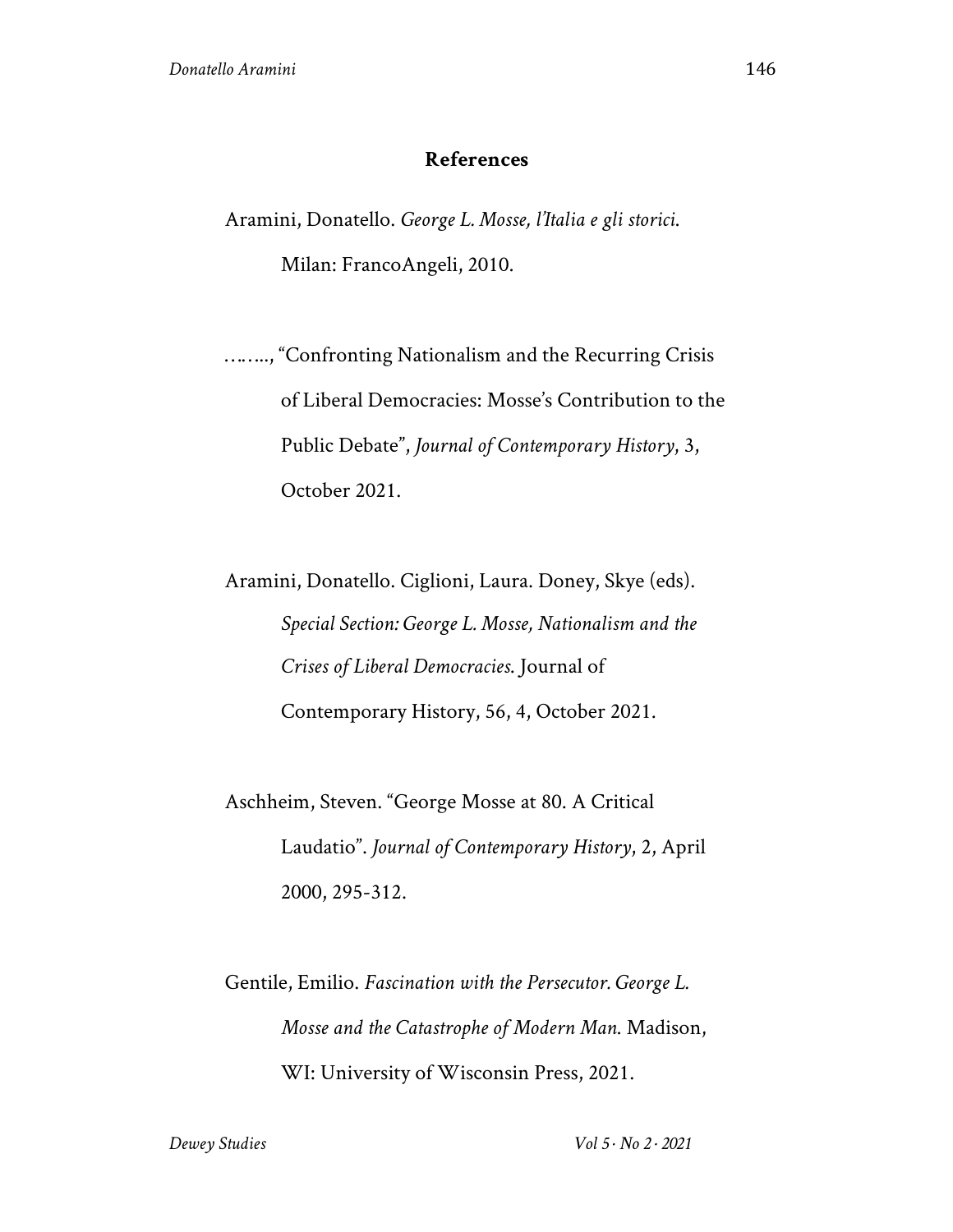Mosse, George L. *The Nationalization of the Masses. Political Symbolism and Mass Movements in Germany from the Napoleonic Wars through the Third Reich*. New York, NY: Howard Fertig, 1975.

…….., *Intervista sul nazismo*. Rome-Bari: Laterza, 1977.

…….., *Masses and Man. Nationalist and Fascist Perceptions of Reality*. New York, NY: Howard Fertig, 1980.

…….., "Friendship and Nationhood: About the Promise and Failure of German Nationalism", *Journal of Contemporary History*, 2, April 1982, 351-367.

…….., *German Jews Beyond Judaism*. Bloomington, IN: Hebrew Union College Press, 1985.

…….., *The Culture of Western Europe. The Nineteenth and Twentieth Centuries*. Third Edition. Boulder, CO: Westview Press, 1988.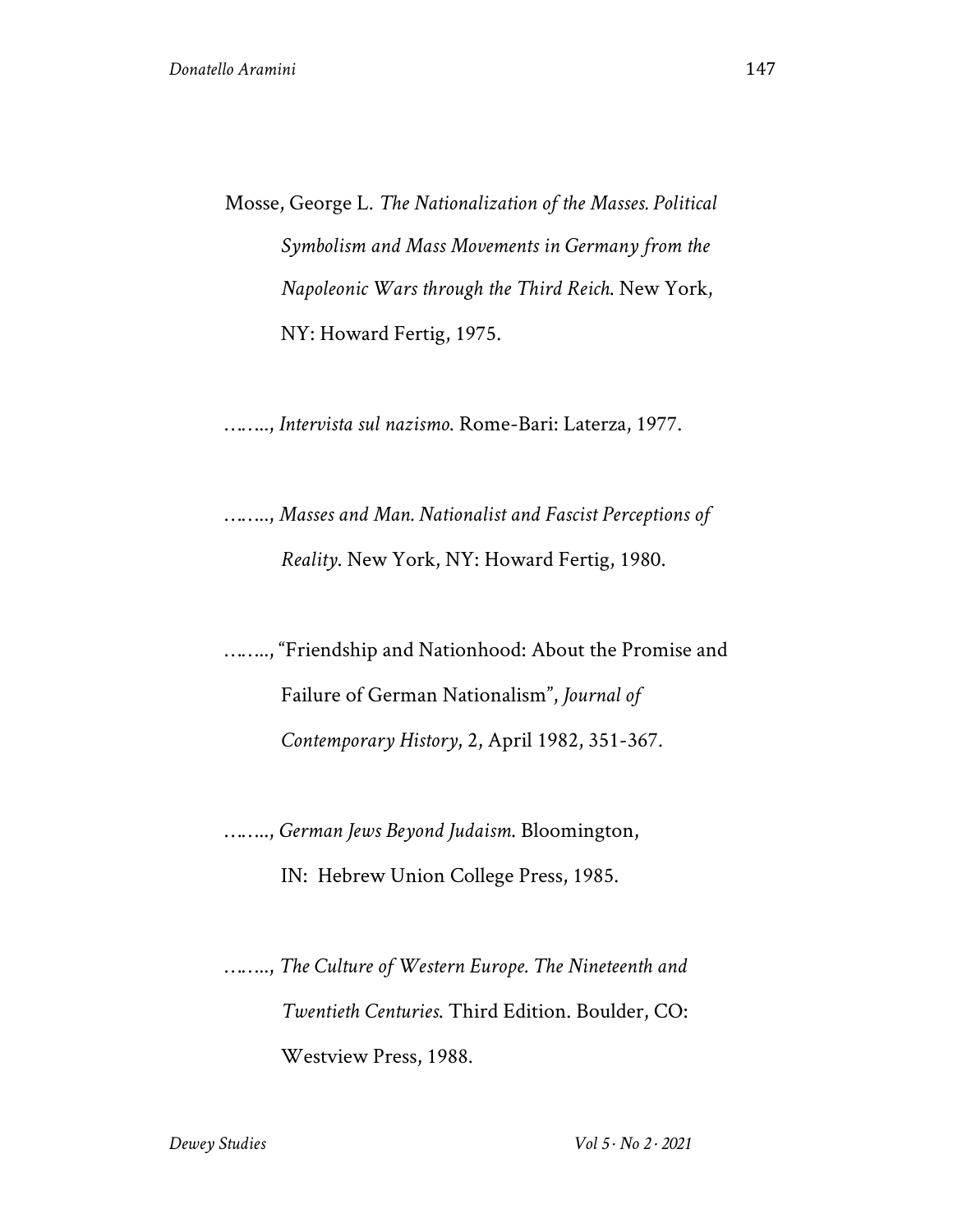…….., *Confronting the Nation. Jewish and Western Nationalism*. Hanover, NH: Brandeis University Press, 1993.

……..,, "Can Nationalism Be Saved? About Zionism, Rightful and Unjust Nationalism". *Israel Studies*, 1, Spring 1997, 156-173.

…….., *Confronting History. A Memoir*. Madison, WI: University of Wisconsin Press, 2000.

…….., *Intervista su Aldo Moro*, edited by Alfonso Alfonsi with an afterword by Donatello Aramini. Soveria Mannelli: Rubbettino, 2015.

Payne, Stanley G. Sorkin, David J. Tortorice, John S. (eds), *What History Tells. George L. Mosse and the Culture of Modern Europe*. Madison, WI: University of Wisconsin Press, 2004.